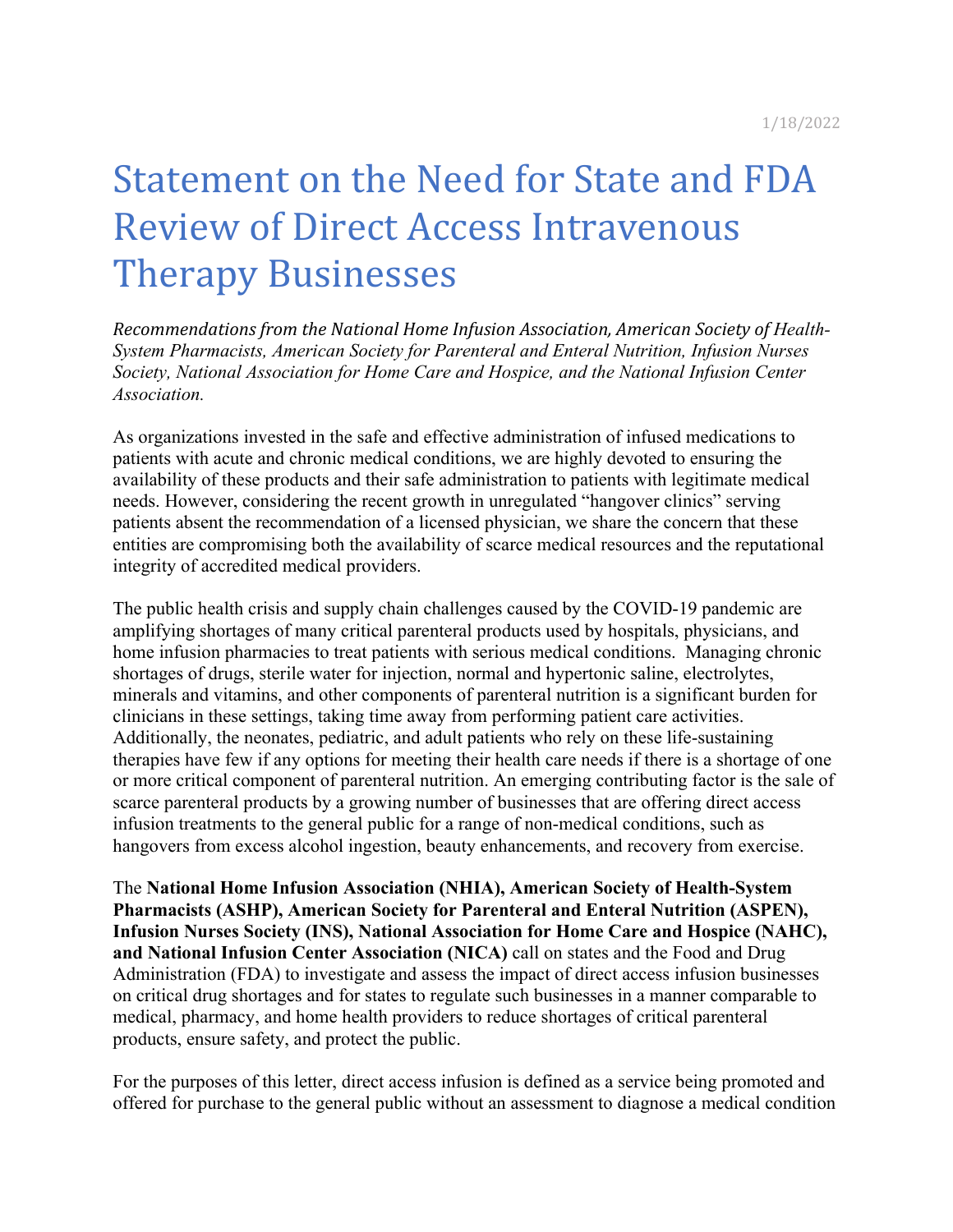that is unable to be treated with oral medications or through other means, and/or not based on a prescriber order.

# Recommendations:

# **1) Investigate and assess the extent to which direct access infusion businesses are contributing to the ongoing national shortages of parenteral drugs, nutrition components, and diluents/solutions.**

Hospitals, physicians, and infusion pharmacies rely on access to parenteral drugs, nutrition components, and solutions to treat patients with acute and chronic diseases that cannot be effectively managed by oral, or other routes of administration. Many parenteral products have regularly appeared on the FDA shortage list, requiring clinicians to modify treatment regimens or spend exceptional amounts of time and resources to procure and maintain inventories. State regulatory agencies and the FDA should collaborate to assess the impact the direct sale of intravenous infusions to the general public for non-medical uses has on drug shortages.

# **2) Require all businesses that sell direct access infusion therapies to the general public to comply with licensure and regulations applicable to the services offered.**

Hospitals, physicians, pharmacies, and home health agencies providing medically necessary infusion therapies in facilities or in patient homes are required to obtain state licensure and comply with rules and regulations to ensure safe and effective care. Additionally, most health care providers maintain independent accreditation to ensure compliance with accepted standards of practice for personnel competency, sterile drug compounding, safe administration, infection control, record keeping, and more.

Businesses offering direct access intravenous (IV) infusions on a cash-basis to the general public escape such licensure requirements and regulations in most states. In October of 2021, the FDA published a statement outlining concerns regarding the compounding of sterile products under insanitary conditions in direct access infusion spas, clinics, and mobile IV units.<sup>1</sup> Physicians and pharmacists working in hospitals, clinics, and pharmacies adhere to sterile compounding standards by the FDA and the United States Pharmacopeia, thus ensuring compounded products are not contaminated, are chemically and physically stable, and maintain their integrity throughout storage. Additionally, we are concerned about businesses providing services in patients' homes without having obtained a home health license. We are calling on states to review direct access infusion business practices and ensure they comply with the same standards as medical practices, pharmacies, and home health providers.

<sup>1</sup> https://www.fda.gov/drugs/human-drug-compounding/fda-highlights-concerns-compounding-drug-productsmedical-offices-and-clinics-under-insanitary